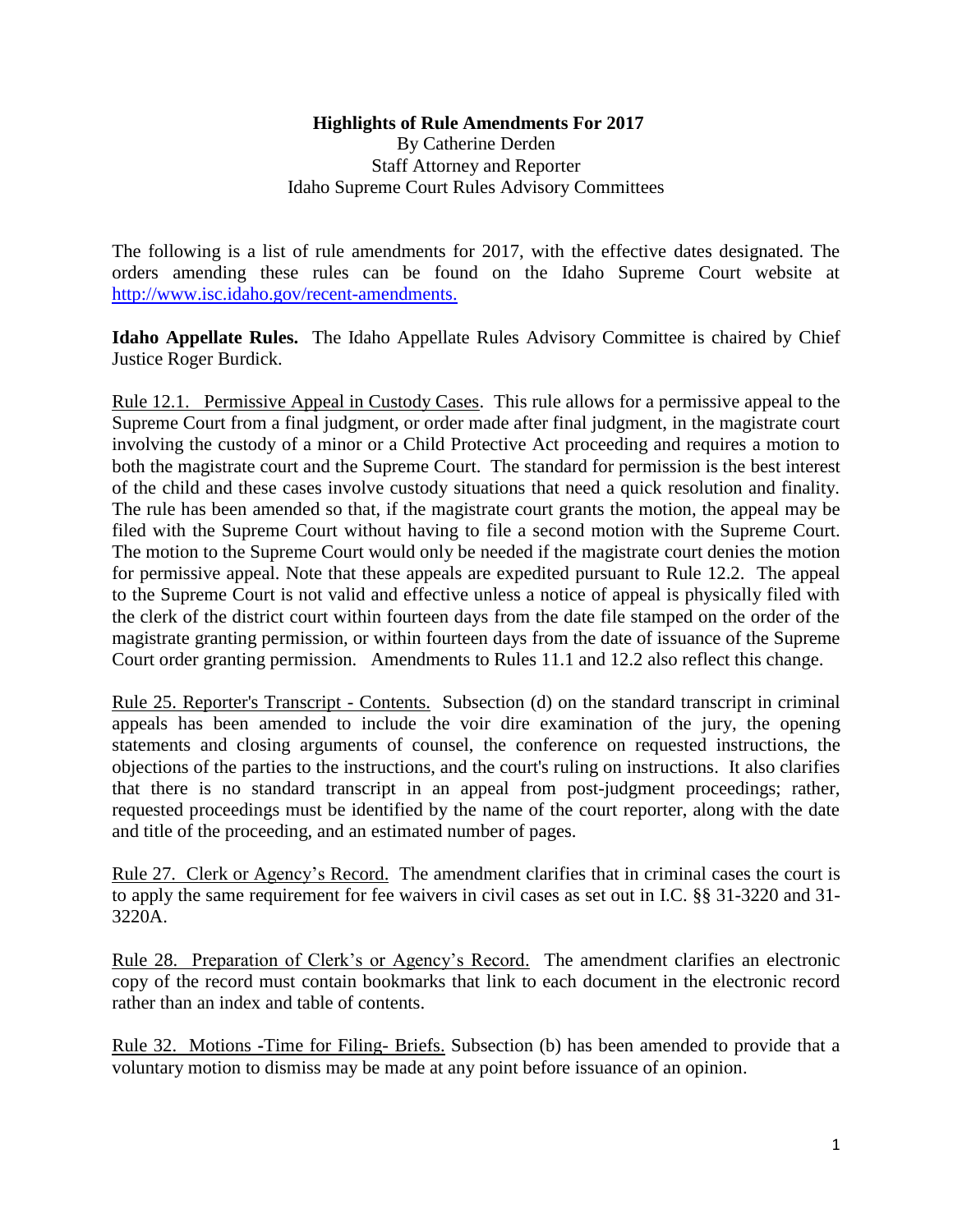Rule 34. Briefs on Appeal. With the exception of cases governed by Rule 35(h), an electronic copy of all appellate briefs must be filed along with the original bound brief and six bound copies. The electronic copy is in place of the requirement for one unbound, unstapled copy. Electronic copies of briefs are governed by Rule 34.1 which was also updated.

Rule 40. Taxation of Costs. As amended, this rule on costs as a matter of right to the prevailing party now makes an exception for post-conviction appeals and appeals from proceedings involving the termination of parental rights or an adoption.

**Idaho Civil Rules of Procedure**. The Idaho Civil Rules of Procedure Advisory Committee is chaired by Justice Robyn Brody.

Rule 3. Commencement of Action. Currently a case information sheet is required to be filed by the initiating party in certain types of civil cases, such as guardianship and adoption, and the sheet requests information about both the initiating and responding party. The Supreme Court has adopted a new civil case information sheet to be filed in all other civil cases. This sheet will be completed and filed by both the initiating and responding parties regarding that party's information. The information will be used to match parties and will be exempt from disclosure. The case information sheet can be found on the Supreme Court's website on the page containing the index to the Civil Rules of Procedure.

Rule 15. Amended and Supplemental Pleadings. The amendment restores the right of a party to amend a pleading once as a matter of right within 21 days after serving it or, if the pleading is one to which a responsive pleading is required**,** 21 days after service of a responsive pleading or 21 days after service of a motion under [Rule 12\(b\),](https://www.law.cornell.edu/rules/frcp/rule_15#rule_12_b) [\(e\),](https://www.law.cornell.edu/rules/frcp/rule_15#rule_12_e) or [\(f\),](https://www.law.cornell.edu/rules/frcp/rule_15#rule_12_f) whichever is earlier.

Rule 41(e). Dismissal of Inactive Cases.This proposed amendment originated with the Advancing Justice Committee and reduces the time frame for dismissal of inactive cases to 90 days instead of six months and provides the case "may" be dismissed for inactivity instead of "must" be dismissed. In addition, the amendment deletes the reference to the summons not being served so that it is clear that a Rule 41(e) dismissal is for no action in the case after service has taken place. Notice is always given before a dismissal pursuant to Rule 41(e) and the parties have a chance to respond and let the court know the status of the case.

## **Idaho Court Administrative Rules**

Rule 5.1. Criminal Jurisdiction of Magistrates; Assignment of Cases.This new rule was formerly Idaho Criminal Rule 2.2 and was moved to the Administrative Rules as part of updating the criminal rules.

Rule 7. Enlargement of Cases Assignable.The rule now addresses enlargement of categories of both civil and criminal cases to magistrates.

Rule 54. Visitor Reports.The new rule outlines the qualifications of a court visitor in guardianship and conservatorship proceedings. It also includes and updates language on the requirements of the reports a court visitor must provide to the presiding judge. The rule attempts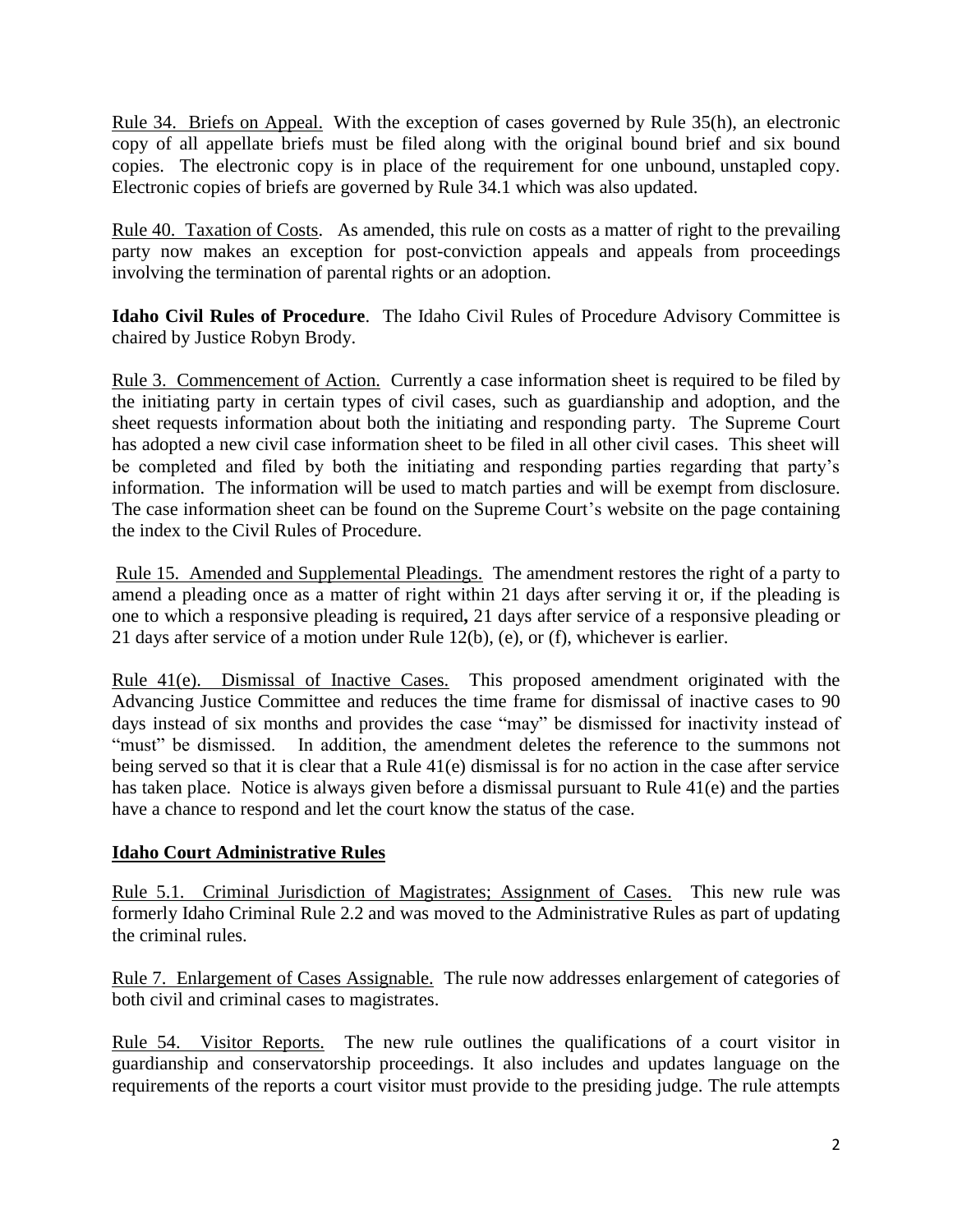to ensure the information a judge needs to craft specific guardianship and conservatorship orders to an individual's unique circumstances and abilities is provided.

Rule 54.5. Idaho Department of Health and Welfare Evaluation Committee Reports**.** The new rule outlines the report requirements of the Idaho Department of Health and Welfare Evaluation Committee in guardianship and conservatorship cases that fall under Title 66, Chapter 4, Treatment and Care of the Developmentally Disabled. The information required in reports expands on limited guardianships and conservatorships, changes the text to ensure 'person first' language and closely aligns with the findings that need to be made when appointing a guardian or conservator for a person with developmental disabilities.

Rule 75. Domestic Violence Evaluators; Advisory Board.Rule 75 was formerly part of I.C.R. 33.3 and addresses the roster for domestic violence evaluators. I.C.R. 33.3 still addresses evaluations of persons guilty of domestic assault or domestic battery but only in terms of ordering an evaluation and the scope of the report.

**Idaho Criminal Rules.** The Idaho Criminal Rules Advisory Committee is chaired by Justice Daniel Eismann.

The Supreme Court has adopted a new version of the Criminal Rules that updates the language of the rules. In addition the following substantive changes were made.

Rule 31. Jury Verdict. A new subsection on multiple counts was added stating that if the jury cannot agree on all counts as to any defendant, the jury may return a verdict on those counts on which it has agreed and the court may declare a mistrial as to the other counts. The prosecution may retry any defendant on any count on which the jury could not agree. The language is taken from the Federal Rules of Criminal Procedure and accurately reflects current procedure in Idaho.

Rule 28. Interpreters. This rule was deleted as the subject matter is already covered by Idaho Court Administrative Rule 52.

Rule 33. Sentence and Judgment. A requirement has been added that the judgment state the terms of probation, if any, and that an order withholding judgment include the terms of probation, if any.

Rule 33.3. Evaluation of persons guilty of domestic assault or domestic battery. The section of the rule addressing qualifications of domestic violence evaluators has been moved to the Idaho Court Administrative Rules.

Rule 34. New Trial. The rule has been amended to state a new trial may be granted on any ground permitted by statute rather than in the interest of justice.

Rule 41. Search and Seizure. The language has been updated to refer to requesting a warrant by telephonic or other reliable electronic means.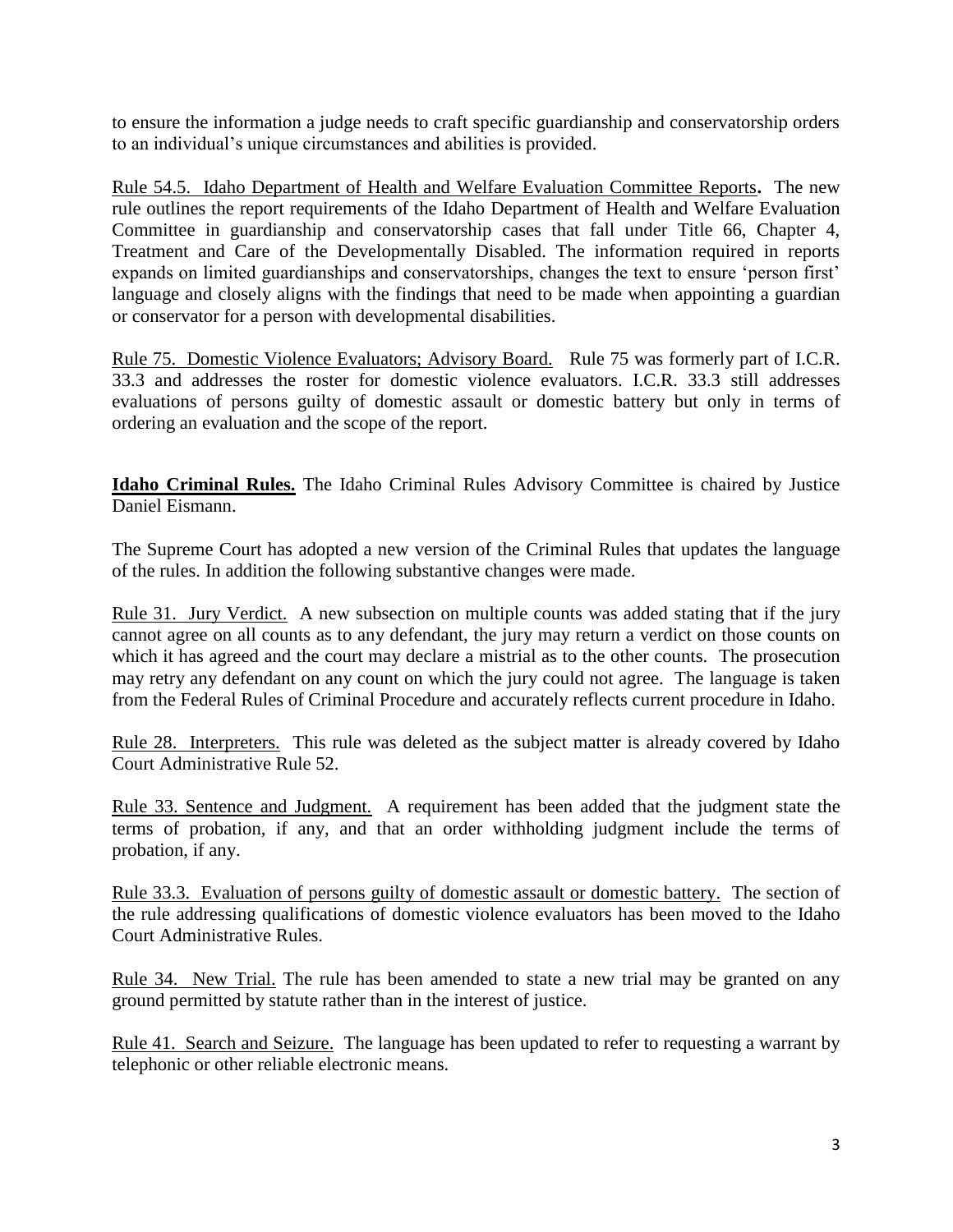Rule 46. Bail or Release on Own Recognizance. Language in subsection (f)(2), addressing a warrant of attachment for contempt regarding the nonpayment of any sum ordered by the court, has been moved to Rule 42 on Contempt.

Rule 46.2. No Contact Orders.The rule now requires that all no contact orders issued pursuant to I.C. § 18-920 must be on the Supreme Court form found in Appendix A of the rule. The rule also specifies that a defendant, who was not present when the order was initially issued, may request a hearing on the order. This request must be filed within seven days of service of the order. The court must hold a hearing within fourteen days of the filing of the request and must provide notice of the hearing to the protected person and the parties. The fourteen days for a hearing only applies to this initial request and not to any later request for modification.

Rule 49. Service and Filing of Papers. The rule was updated to allow service on attorneys by email, and to allow service of court orders on attorneys by email.

Rule 54. Appeals from the Magistrate Division. A requirement for service of the notice of appeal on the magistrate court was added as is required in the Civil Rules of Procedure. The reference to appellate briefs being in the same "form and arrangement" as provided in the Idaho Appellate Rules is changed to say the same "content and arrangement".

**Idaho Rules of Family Law Procedure.** The Children and Families in the Courts Committee is chaired by Senior Judge Russell Comstock.

Rule 126. Idaho Child Support Guidelines.There are several amendments to this rule. The reference to "mother" in footnote 2 of section G.4., on adjusted gross income, has been replaced with "other parent". In an effort to address problems associated with double claimed exemptions being filed with the Idaho State Tax Commission, Section H.3, on adjustments to the award of child support, was amended to include a reference to IRS Form 8332. The sample Basic Monthly Child Support Guidelines Schedule was removed from the guidelines under Section J on computations and that section now refers to the sample schedule on the Idaho Supreme Court's website. In addition, "uninsured health care expenses" has been removed from section 6.b. on Form 6, the standard child support worksheet, and from Form 7, shared, split or mixed custody worksheet.

Rules 201. Commencement of Action. The rule was amended to allow a party to request a monetary judgment for reimbursement of the opposing party's share of daycare, medical and debt expenses.

Rule 204. Service on the Opposing Party or Additional Parties of Initial Pleadings.Consistent with the recent change to the Civil Rules of Procedure, the time for filing an answer to a complaint was increased from 20 to 21 days.

Rule 214. Amended and Supplemental Pleadings.The amendment adopts recent amendments to the Civil Rules of Procedure that increased the time for filing a response to an amended complaint within the time remaining on the 20 days from service or 10 days, whichever came later. The time increased to 21 and 14 days respectively.